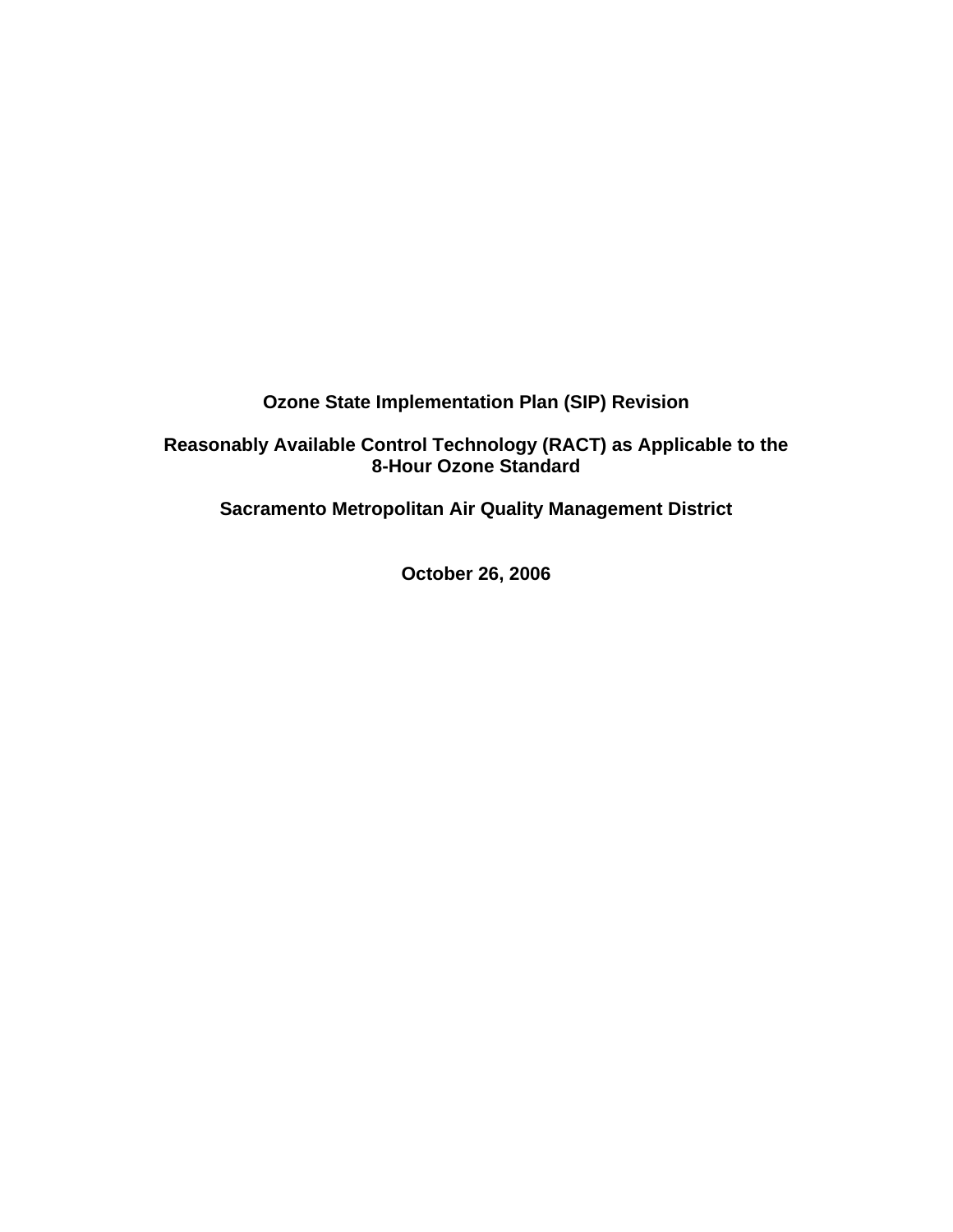### **Background**

This document constitutes a revision to the Ozone State Implementation Plan (SIP) for the Sacramento Air Quality Management District (SMAQMD). The U.S. Environmental Protection Agency (EPA) published the final Phase 2 Rule to implement the 8-hour ozone air quality standard on November 29, 2005 (70 FR 71611). Among the requirements of the Phase 2 Rule, a new section was added to the Code of Federal Regulations (40 CFR 51.912) that requires the SMAQMD to submit a revision to the SIP that meets the Reasonably Available Control Technology (RACT) requirements for VOC and NOx in accordance with Sections 182(b)(2) and 182(f) of the federal Clean Air Act for:

- Each category of VOC sources that is covered by a Control Technique Guideline (CTG) document issued by EPA; and
- All major stationary sources of VOC and/or NOx.

EPA's designations and classifications for the 8-hour ozone standard were published on April 30, 2004 (69 FR 23857) and became effective on June 15, 2004. The Sacramento Metropolitan Area was classified as a serious nonattainment area, with a deadline of 2013 to attain the standard. The major source emissions threshold for areas classified as serious is 50 tons per year of either VOC or NOx.

This SIP revision is based on an analysis performed by SMAQMD staff in accordance with EPA guidance. The analysis is presented in the *Staff Report for Analysis of Reasonably Available Control Technology for the 8-Hour Ozone State Implementation Plan (RACT SIP)*, SMAQMD, September 26, 2006.

### **Negative Declarations**

The SMAQMD has reviewed its records for permitted sources, the enforcement program for unpermitted sources, and telephone yellow pages and has determined that there are no stationary sources or emitting facilities for the following CTG categories. In addition, the SMAQMD does not anticipate these sources in the future.

|                              |                                                      | <b>Document</b>  |
|------------------------------|------------------------------------------------------|------------------|
| <b>Source Category</b>       | <b>CTG Document Title</b>                            | <b>Number</b>    |
| <b>Automobile Coating</b>    | Control of Volatile Organic Emissions from Existing  | EPA-450/2-77-008 |
|                              | Stationary Sources, Volume II: Surface Coating of    |                  |
|                              | Cans, Coils, Paper, Fabrics, Automobiles, and Light- |                  |
|                              | <b>Duty Trucks</b>                                   |                  |
| Dry Cleaning                 | Control of Volatile Organic Compound Emissions from  | EPA-450/3-82-009 |
| (Petroleum Solvent)          | Large Petroleum Dry Cleaners                         |                  |
| <b>Graphic Arts</b>          | Control of Volatile Organic Emissions from Existing  | EPA-450/2-78-033 |
| (Rotogravure)                | Stationary Sources, Volume VIII: Graphic Arts -      |                  |
|                              | Rotogravure and Flexography                          |                  |
| Large Appliance              | Control of Volatile Organic Emissions from Existing  | EPA-450/2-77-034 |
| Coating                      | Stationary Sources, Volume V: Surface Coating of     |                  |
|                              | Large Appliances                                     |                  |
| <b>Magnetic Wire Coating</b> | Control of Volatile Organic Emissions from Existing  | EPA-450/2-77-033 |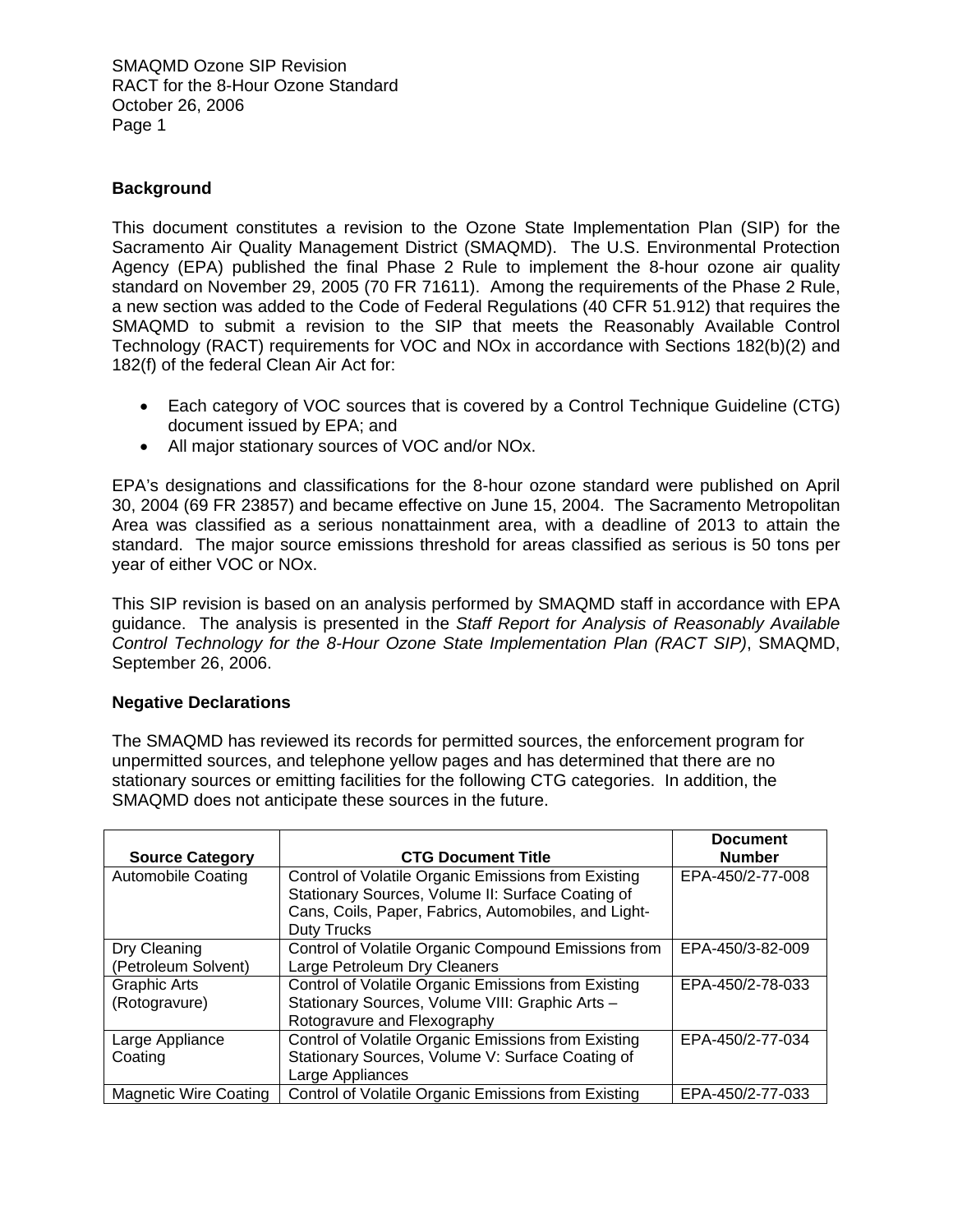|                                   |                                                                                                | <b>Document</b>  |
|-----------------------------------|------------------------------------------------------------------------------------------------|------------------|
| <b>Source Category</b>            | <b>CTG Document Title</b>                                                                      | <b>Number</b>    |
|                                   | Stationary Sources, Volume IV: Surface Coating for                                             |                  |
|                                   | Insulation of Magnetic Wire                                                                    |                  |
| <b>Metal Coil Coating</b>         | Control of Volatile Organic Emissions from Existing                                            | EPA-450/2-77-008 |
|                                   | Stationary Sources, Volume II: Surface Coating of                                              |                  |
|                                   | Cans, Coils, Paper, Fabrics, Automobiles, and Light-                                           |                  |
|                                   | <b>Duty Trucks</b>                                                                             |                  |
| Natural Gas/Gasoline              | Control of Volatile Organic Compound Equipment                                                 | EPA-450/2-83-007 |
| Processing                        | Leaks from Natural Gas/Gasoline Processing Plants                                              |                  |
| Paper and Fabric                  | Control of Volatile Organic Emissions from Existing                                            | EPA-450/2-77-008 |
| Coating                           | Stationary Sources, Volume II: Surface Coating of                                              |                  |
|                                   | Cans, Coils, Paper, Fabrics, Automobiles, and Light-                                           |                  |
|                                   | <b>Duty Trucks</b>                                                                             |                  |
| <b>Resin Manufacturing</b>        | Control of Volatile Organic Compound Emissions from                                            | EPA-450/3-83-008 |
| (High-Density                     | Manufacture of High-Density Polyethylene,                                                      |                  |
| Polyethylene,                     | Polypropylene, and Polystyrene Resins                                                          |                  |
| Polypropylene, and                |                                                                                                |                  |
| Polystyrene)<br><b>Refineries</b> |                                                                                                | EPA-450/2-77-025 |
|                                   | Control of Refinery Vacuum Producing Systems,<br><b>Wastewater Separators and Process Unit</b> |                  |
|                                   | Turnarounds                                                                                    |                  |
|                                   |                                                                                                |                  |
|                                   | Control of Volatile Organic Compound Leaks from                                                | EPA-450/2-78-036 |
|                                   | Petroleum Refinery Equipment                                                                   |                  |
| <b>Rubber Tire</b>                | Control of Volatile Organic Emissions from                                                     | EPA-450/2-78-030 |
| Manufacturing                     | Manufacture of Pneumatic Rubber Tires                                                          |                  |
| Ship Coating                      | Control Techniques Guidelines for Shipbuilding and                                             | 61 FR 44050      |
|                                   | <b>Ship Repair Operations (Surface Coating)</b>                                                |                  |
| Wood Coating (Flat                | Control of Volatile Organic Emissions from Existing                                            | EPA-450/2-78-032 |
| Wood Paneling)                    | Stationary Sources, Volume VII: Factory Surface                                                |                  |
|                                   | Coating of Flat Wood Paneling                                                                  |                  |

### **RACT Determination for CTG Categories**

The SMAQMD has performed an analysis of District rules and has determined that the District has implemented RACT for all CTG categories for which there are existing sources. The CTG categories and the applicable District rules are shown in the following table.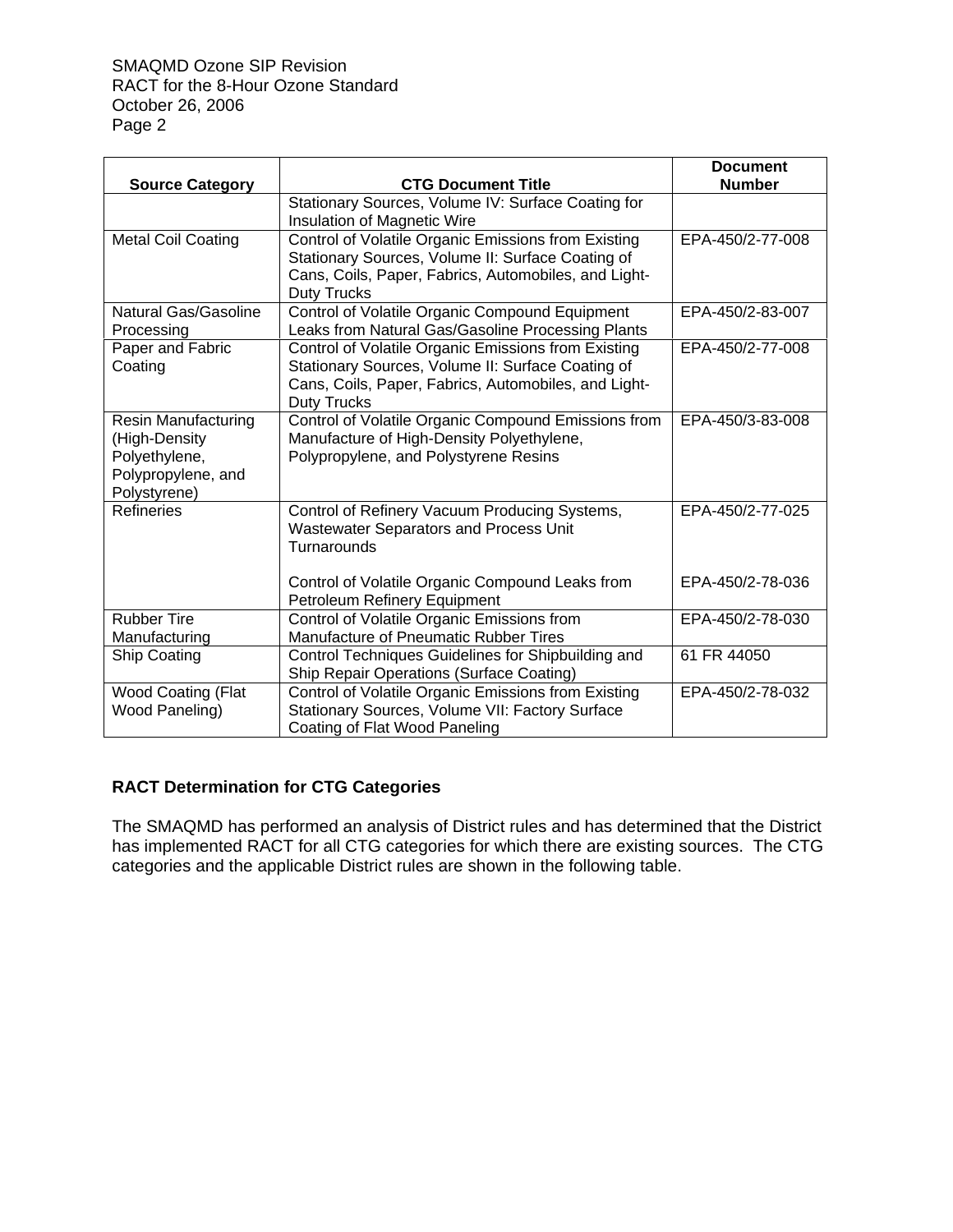|                                                |                                                                                                                                                           |                     | <b>SMAQMD</b><br>Rule No. |                                        |
|------------------------------------------------|-----------------------------------------------------------------------------------------------------------------------------------------------------------|---------------------|---------------------------|----------------------------------------|
| <b>Source</b>                                  |                                                                                                                                                           | <b>CTG Document</b> | (Most Recent              |                                        |
| Category                                       | <b>CTG Document Title</b>                                                                                                                                 | <b>Number</b>       | Amendment)                | <b>SIP Status</b>                      |
| Aerospace<br>Manufacturing                     | Control of Volatile Organic<br><b>Compound Emissions from</b><br><b>Coating Operations at</b><br>Aerospace Manufacturing<br>and Rework Operations         | EPA-453/R-97-004    | 456 (7/23/98)             | Adopted 9/5/96; Approved 11/9/98       |
| <b>Cutback Asphalt</b>                         | Control of Volatile Organic<br>Compounds from Use of<br><b>Cutback Asphalt</b>                                                                            | EPA-450/2-77-037    | 453 (8/31/82)             | Adopted 8/31/82; Approved 1/24/85      |
| Gasoline<br><b>Service Stations</b>            | Design Criteria for Stage I<br>Vapor Control Systems,                                                                                                     | None                | 448 (2/2/95)              | 448: Adopted 2/2/95; Approved 1/23/96  |
|                                                | <b>Gasoline Service Stations,</b><br>November 1975                                                                                                        |                     | 449 (9/26/02)             | 449: Adopted 9/26/02; Approved 3/24/03 |
| <b>Gasoline Tank</b><br><b>Trucks and Bulk</b> | 1. Control of Hydrocarbons<br>from Tank Truck Gasoline                                                                                                    | EPA-450/2-77-026    | 447 (4/2/98)              | 447: Adopted 4/2/98; Approved 11/26/99 |
| <b>Plants</b>                                  | <b>Loading Terminals</b><br>2. Control of Volatile Organic<br><b>Emissions from Gasoline</b><br><b>Bulk Plants</b>                                        | EPA-450/2-77-035    | 448 (2/2/95)              | 448: Adopted 2/2/95; Approved 1/23/96  |
|                                                | 3. Control of Volatile Organic<br>Compound Leaks from<br><b>Gasoline Tank Trucks and</b><br>Vapor Collection Systems                                      | EPA-450/2-78-051    |                           |                                        |
| <b>Graphic Arts</b><br>(Flexography)           | Control of Volatile Organic<br><b>Emissions from Existing</b><br><b>Stationary Sources, Volume</b><br>VIII: Graphic Arts -<br>Rotogravure and Flexography | EPA-450/2-78-033    | 450 (3/23/00)             | Adopted 12/5/96; Approved 11/13/98     |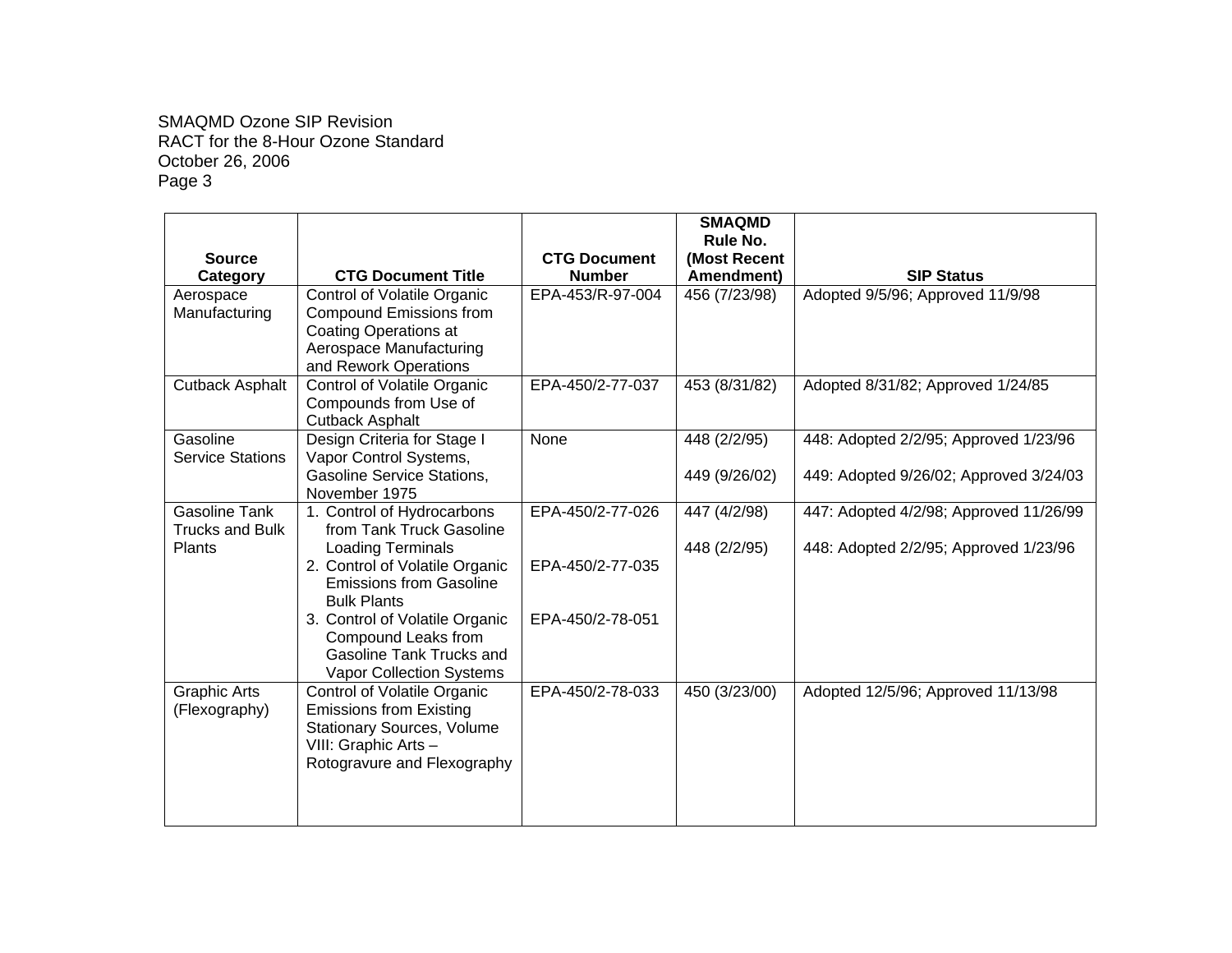|                                                    |                                                                                                                                                                                                                                                 |                                      | <b>SMAQMD</b><br>Rule No. |                                                                     |
|----------------------------------------------------|-------------------------------------------------------------------------------------------------------------------------------------------------------------------------------------------------------------------------------------------------|--------------------------------------|---------------------------|---------------------------------------------------------------------|
| <b>Source</b>                                      |                                                                                                                                                                                                                                                 | <b>CTG Document</b>                  | (Most Recent              |                                                                     |
| Category                                           | <b>CTG Document Title</b>                                                                                                                                                                                                                       | <b>Number</b>                        | Amendment)                | <b>SIP Status</b>                                                   |
| Metal Can<br>Coating                               | Control of Volatile Organic<br><b>Emissions from Existing</b><br><b>Stationary Sources, Volume</b><br>II: Surface Coating of Cans,<br>Coils, Paper, Fabrics,<br>Automobiles, and Light-Duty<br><b>Trucks</b>                                    | EPA-450/2-77-008                     | 452 (9/5/96)              | Adopted 9/5/96; Approved 11/9/98                                    |
| <b>Metal Furniture</b><br>Coating                  | Control of Volatile Organic<br><b>Emissions from Existing</b><br><b>Stationary Sources, Volume</b><br>III: Surface Coating of Metal<br>Furniture                                                                                                | EPA-450/2-77-032                     | 451 (10/2/97)             | Adopted 11/29/83; Approved 1/24/85<br>Adopted 9/5/96; No EPA Action |
| Metal Parts and<br>Products<br>Coating             | Control of Volatile Organic<br><b>Emissions from Existing</b><br><b>Stationary Sources, Volume</b><br>VI: Surface Coating of<br>Miscellaneous Metal Parts<br>and Products                                                                       | EPA-450/2-78-015                     | 451 (10/2/97)             | Adopted 11/29/83; Approved 1/24/85<br>Adopted 9/5/96; No EPA Action |
| <b>Petroleum</b><br><b>Liquid Storage</b><br>Tanks | 1. Control of Volatile Organic<br>Emissions from Storage of<br>Petroleum Liquids in<br><b>Fixed-Roof Tanks</b><br>2. Control of Volatile Organic<br><b>Emissions from Petroleum</b><br>Liquid Storage in External<br><b>Floating Roof Tanks</b> | EPA-450/2-77-036<br>EPA-450/2-78-047 | 446 (11/16/93)            | Adopted 11/16/93; Approved 9/16/94                                  |
| Pharmaceutical<br><b>Products</b><br>Manufacturing | Control of Volatile Organic<br><b>Emissions from Manufacture</b><br>of Synthesized<br><b>Pharmaceutical Products</b>                                                                                                                            | EPA-450/2-78-029                     | 455 (9/5/96)              | Adopted 11/29/83; Approved 1/24/85<br>Adopted 9/5/96; No EPA Action |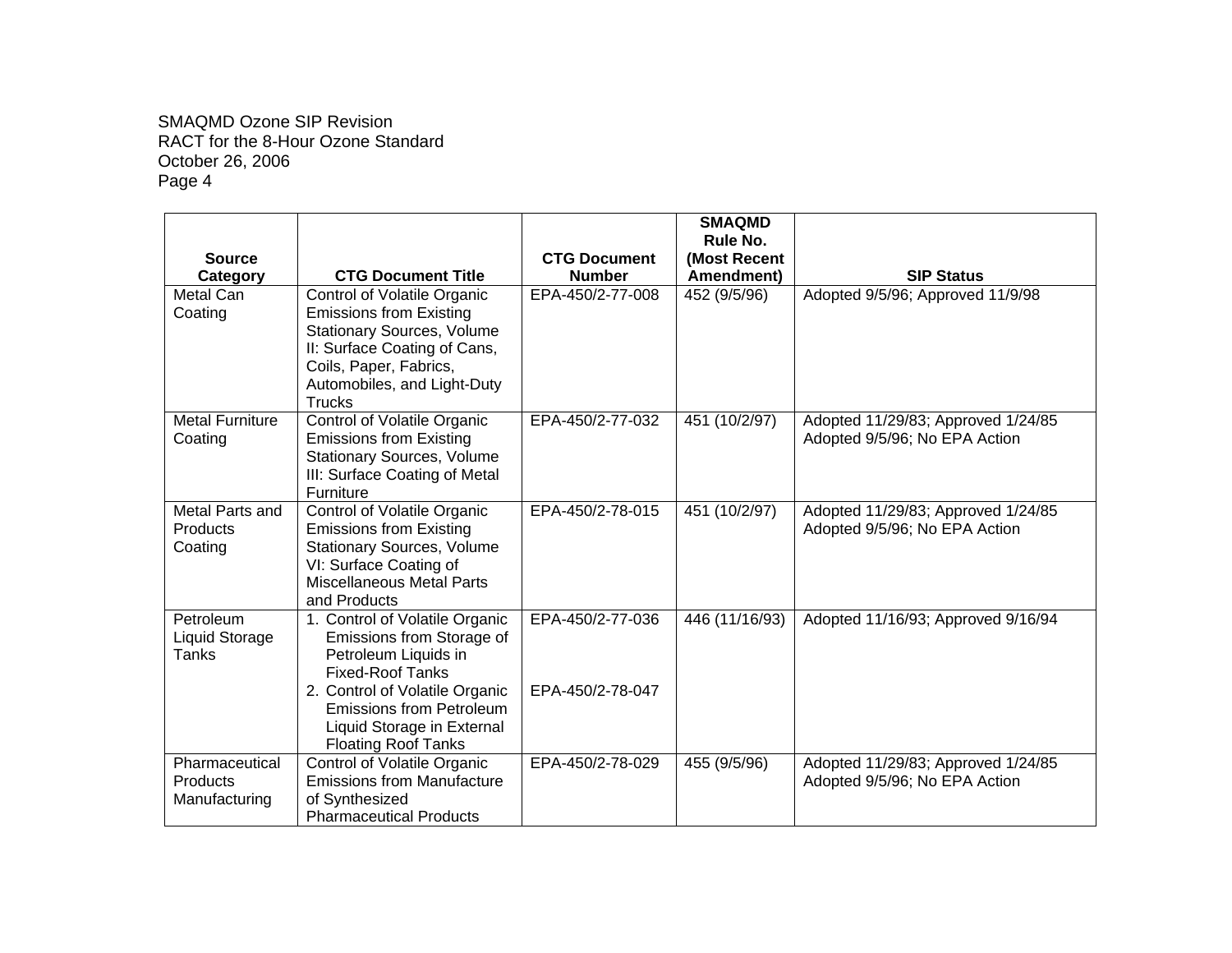|                       |                                            |                     | <b>SMAQMD</b><br>Rule No. |                                        |
|-----------------------|--------------------------------------------|---------------------|---------------------------|----------------------------------------|
| <b>Source</b>         |                                            | <b>CTG Document</b> | (Most Recent              |                                        |
| Category              | <b>CTG Document Title</b>                  | <b>Number</b>       | Amendment)                | <b>SIP Status</b>                      |
| Solvent               | Control of Volatile Organic                | EPA-450/2-77-022    | 454 (5/23/02)             | Adopted 4/3/97; Approved 4/2/99        |
| Cleaning              | <b>Emissions from Solvent Metal</b>        |                     |                           |                                        |
| (Degreasers)          | Cleaning                                   |                     |                           |                                        |
| Synthetic             | 1. Control of Volatile Organic             | EPA-450/3-83-006    | 443 (9/5/96)              | 443: Adopted 9/5/96; Approved 11/9/98  |
| Organic<br>Chemical   | Compound Leaks from<br>Synthetic Organic   |                     | 464 (7/23/98)             | 464: Adopted 7/23/98; Approved 4/19/00 |
| Manufacturing         | <b>Chemical and Polymer</b>                |                     |                           |                                        |
|                       | <b>Manufacturing Equipment</b>             |                     |                           |                                        |
|                       | 2. Control of Volatile Organic             | EPA-450/3-84-015    |                           |                                        |
|                       | <b>Compound Emissions from</b>             |                     |                           |                                        |
|                       | Air Oxidation Processes in                 |                     |                           |                                        |
|                       | Synthetic Organic                          |                     |                           |                                        |
|                       | <b>Chemical Manufacturing</b>              |                     |                           |                                        |
|                       | Industry<br>3. Control of Volatile Organic | EPA-450/4-91-031    |                           |                                        |
|                       | <b>Compound Emissions from</b>             |                     |                           |                                        |
|                       | Reactor Processes and                      |                     |                           |                                        |
|                       | <b>Distillation Operations</b>             |                     |                           |                                        |
|                       | Processes in the Synthetic                 |                     |                           |                                        |
|                       | Organic Chemical                           |                     |                           |                                        |
|                       | Manufacturing Industry                     |                     |                           |                                        |
| <b>Wood Furniture</b> | Control of Volatile Organic                | EPA-453/R-96-007    | 463 (7/23/98)             | Adopted 12/5/96; No EPA Action         |
| Coating               | Compound Emissions from                    |                     |                           |                                        |
|                       | <b>Wood Furniture</b>                      |                     |                           |                                        |
|                       | <b>Manufacturing Operations</b>            |                     |                           |                                        |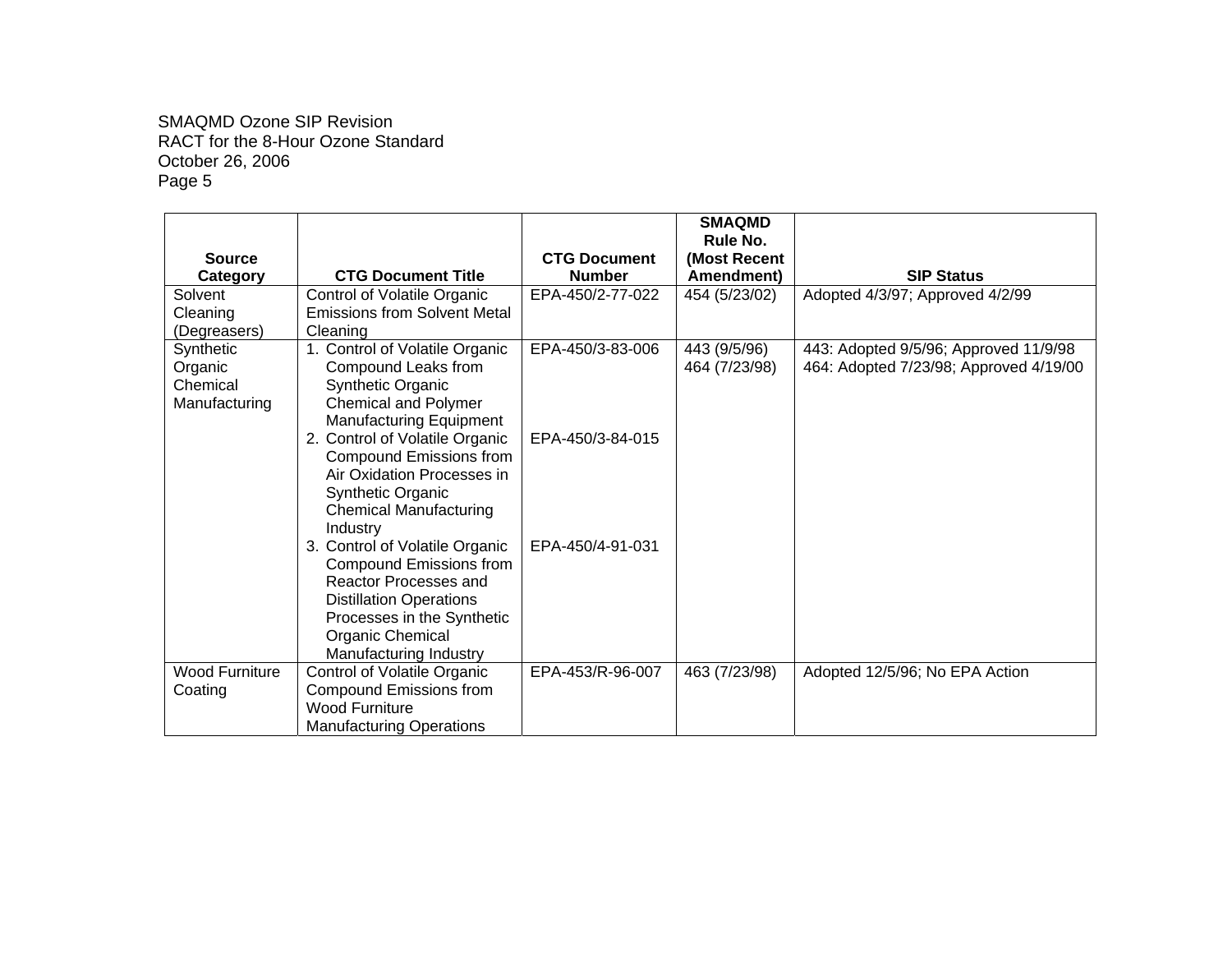### **RACT Determination for Major Sources of VOC or NOx**

The SMAQMD has performed an analysis of major sources of VOC or NOx within the District and has determined that the requirements of RACT have been satisfied for all major sources. The list of major sources within the District is shown in the following table.

| <b>Major Source</b>                            | <b>Major Pollutant(s)</b> |
|------------------------------------------------|---------------------------|
| Aerojet                                        | VOC, NOx                  |
| <b>Campbell Soup</b>                           | <b>NO<sub>x</sub></b>     |
| <b>Carson Energy</b>                           | <b>NO<sub>x</sub></b>     |
| Chevron                                        | VOC                       |
| Kiefer Landfill                                | VOC, NOx                  |
| <b>Procter and Gamble</b>                      | <b>VOC</b>                |
| Sacramento Cogeneration Authority              | <b>NO<sub>x</sub></b>     |
| Santa Fe Pacific Pipeline                      | VOC                       |
| <b>SMUD Cosumnes Power Plant</b>               | <b>NO<sub>x</sub></b>     |
| University of California, Davis Medical Center | NOx                       |

One major source, the Kiefer Landfill, has a landfill gas flare for which the emissions of NOx are not limited by a District rule. The portions of Permit to Operate 17359 that limit the flare to NOx emissions of 0.06 lb/mmBtu, and the associated testing and recordkeeping requirements, are included in this SIP revision to satisfy the RACT requirements, as described in the following section.

### **Inclusion of Permit to Operate 17359 for the Kiefer Landfill Flare**

#### Permit Description

The permit being submitted for inclusion in the SIP is the local District permit for the air pollution control landfill gas flare (currently P/O 17359). Permit conditions that have been left blank do not pertain to the NOx 0.06 lbs/mmBtu limit on the flare permit. A copy of the permit is attached to this document.

### Additional Conditions to be Included in the Permit:

The following conditions will be added to the permit at its next update.

Specific Conditions to Be Added:

### **RACT DETERMINATION**

- 28. This permit incorporates a Reasonably Available Control Technology (RACT) determination as required by Title I provisions of the Clean Air Act Amendments.
- 29. The expiration date shown on this permit is for state purposes. For Federal enforcement purposes the RACT provisions of this permit that are approved by U.S. Environmental Protection Agency (EPA) shall remain in effect as part of the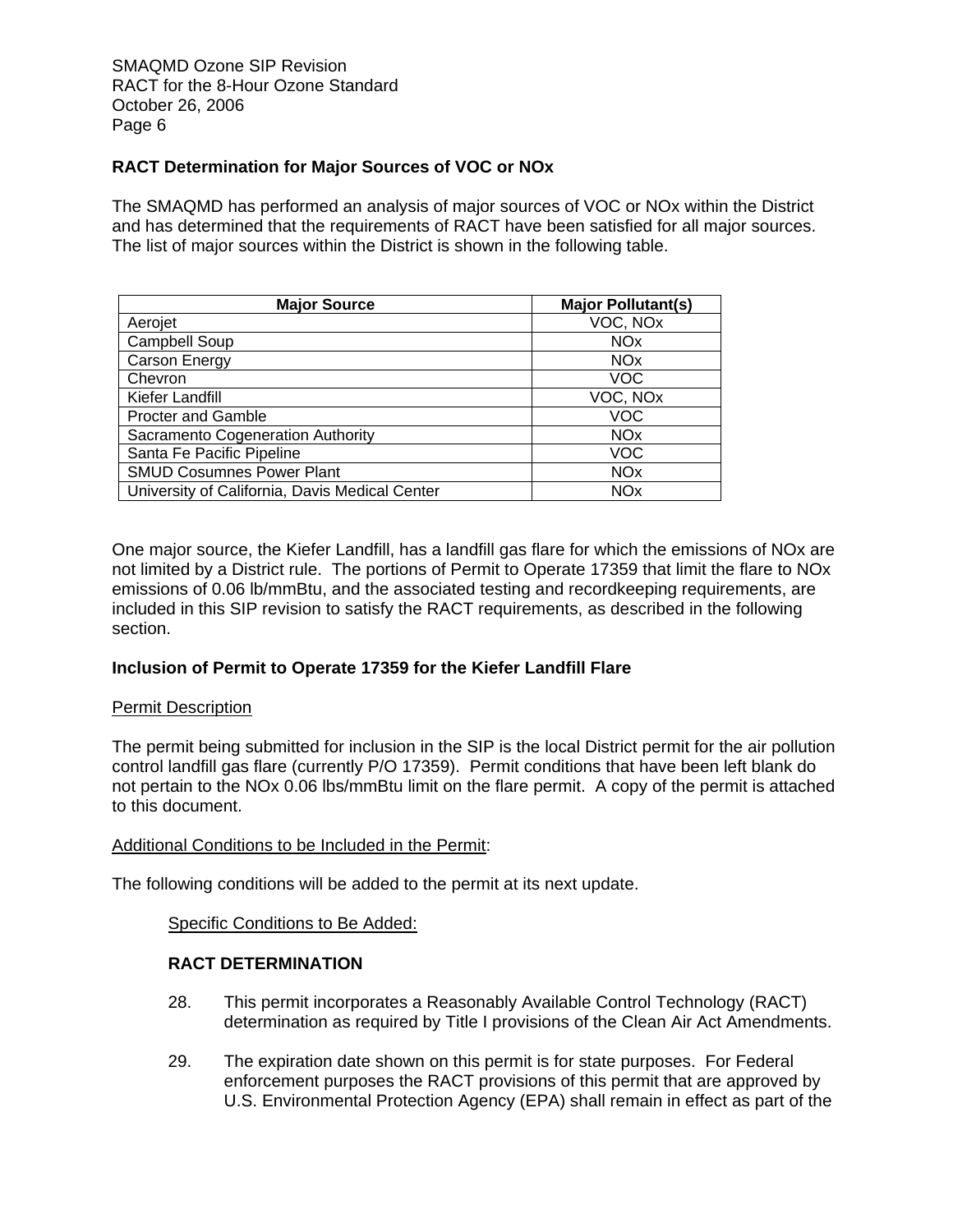> State Implementation Plan (SIP) until replaced pursuant to 40 CFR 51 and approved by the EPA.

### Specific Conditions to be Amended:

The following will be added to existing Condition 16 under the "At all times" column.

16.F. Records of sources test plans and results to determine compliance with the NOx limit in Condition #6 shall be maintained for a minimum of 5 years.

The following will be added to Condition #27.

- 27.F. Compliance with the NOX limit shall be determined using one of the following source test methods:
	- 1) ARB Method 100;<br>2) EPA Method 7E; o
	- 2) EPA Method 7E; or
	- 3) Any other method approved by the U.S. Environmental Protection Agency, the California Air Resources Board, and the Air Pollution Control Officer.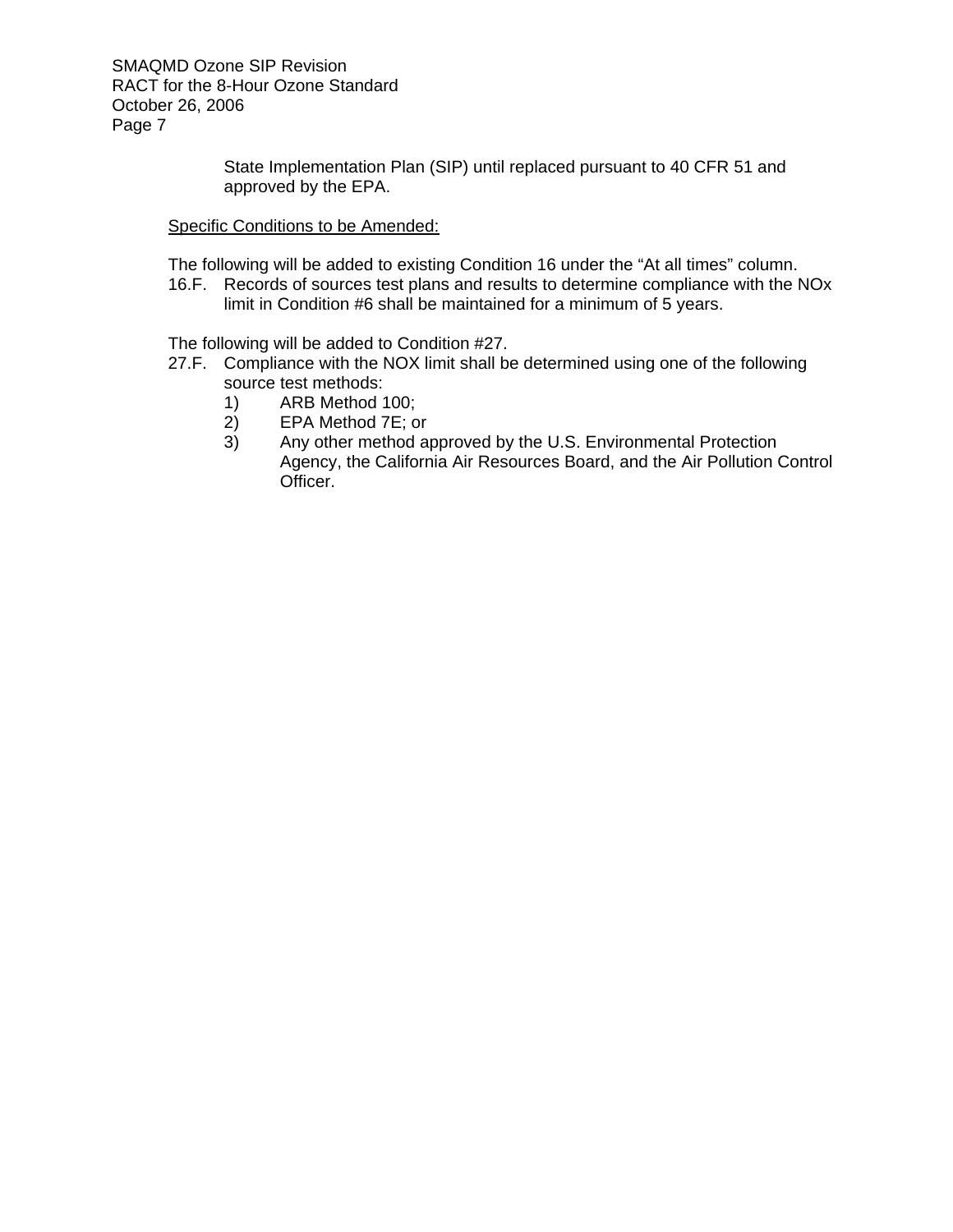| 777 12th Street 3rd Floor<br>Sacramento, CA 95814                         | <b>Service</b>                            |                                                                                                                                            | (916) 874-4800<br>Fax (916) 874-4899 |
|---------------------------------------------------------------------------|-------------------------------------------|--------------------------------------------------------------------------------------------------------------------------------------------|--------------------------------------|
|                                                                           |                                           | SACRAMENTO METROPOLITAN                                                                                                                    |                                      |
|                                                                           |                                           |                                                                                                                                            |                                      |
|                                                                           | AIR<br>MANAGEMENT                         | <b>DISTRICT</b>                                                                                                                            |                                      |
|                                                                           |                                           |                                                                                                                                            |                                      |
|                                                                           |                                           | PERMIT TO OPERATE                                                                                                                          |                                      |
|                                                                           |                                           |                                                                                                                                            |                                      |
|                                                                           |                                           | Kiefer Landfill<br>Department of Waste Management and Recycling<br><b>County of Sacramento</b><br>9850 Goethe Road<br>Sacramento, CA 95827 |                                      |
| Equipment Location: 12701 Kiefer Boulevard and Grantline Road, Sacramento |                                           |                                                                                                                                            |                                      |
| PERMIT NO.                                                                | <b>EQUIPMENT DESCRIPTION</b>              |                                                                                                                                            |                                      |
| 17359                                                                     | Air Pollution Control Landfill Gas Flare, | ,                                                                                                                                          | , enclosed type,                     |
|                                                                           |                                           |                                                                                                                                            |                                      |
|                                                                           |                                           | SUBJECT TO THE FOLLOWING CONDITIONS:                                                                                                       |                                      |
| <b>GENERAL REQUIREMENTS</b>                                               |                                           |                                                                                                                                            |                                      |
| The equipment shall be properly maintained.                               |                                           |                                                                                                                                            |                                      |
|                                                                           |                                           |                                                                                                                                            |                                      |
|                                                                           |                                           |                                                                                                                                            |                                      |
|                                                                           |                                           |                                                                                                                                            |                                      |
|                                                                           |                                           |                                                                                                                                            |                                      |
|                                                                           |                                           |                                                                                                                                            |                                      |
|                                                                           |                                           |                                                                                                                                            |                                      |
|                                                                           |                                           |                                                                                                                                            |                                      |
|                                                                           |                                           |                                                                                                                                            |                                      |
|                                                                           |                                           |                                                                                                                                            |                                      |
|                                                                           |                                           |                                                                                                                                            |                                      |
| 08-07-2006                                                                |                                           | Larry Greene                                                                                                                               |                                      |
|                                                                           |                                           | <b>SMAQMD Air Pollution Control Officer</b>                                                                                                |                                      |
|                                                                           |                                           | by:                                                                                                                                        |                                      |
| Date Issued:<br>Page 1 of 14 Pages                                        | REVOCABLE AND NON-TRANSFERABLE            |                                                                                                                                            | Permit to Operate No.: 17359         |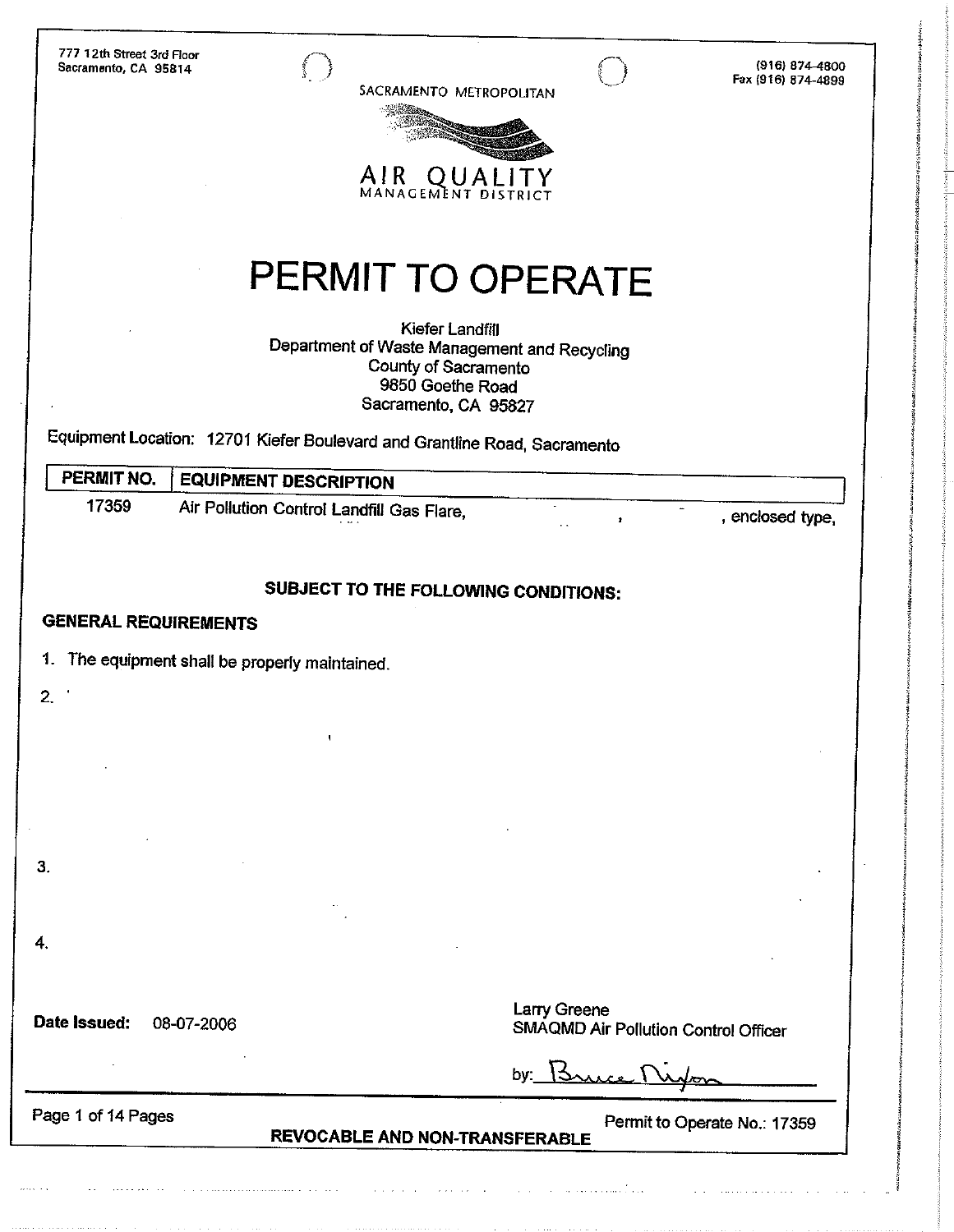## SACRAMENTO TROPOLITAN AIR QUALITY MANAGE BIT DISTRICT

### **EMISSION LIMIT REQUIREMENTS**

. . . . . . . . . .

 $5.$ 

6. Emissions from the Landfill Gas Flare shall not exceed the following:

| Pollutant             | Maximum Allowable Emissions        |  |
|-----------------------|------------------------------------|--|
|                       | $\cdots$                           |  |
|                       |                                    |  |
| <b>NO<sub>x</sub></b> |                                    |  |
|                       | 0.06 lb/MMBTU (high heating value) |  |
|                       |                                    |  |
|                       |                                    |  |
|                       | $   -$                             |  |

7.

Page 2 of 14 Pages

**REVOCABLE AND NON-TRANSFERABLE**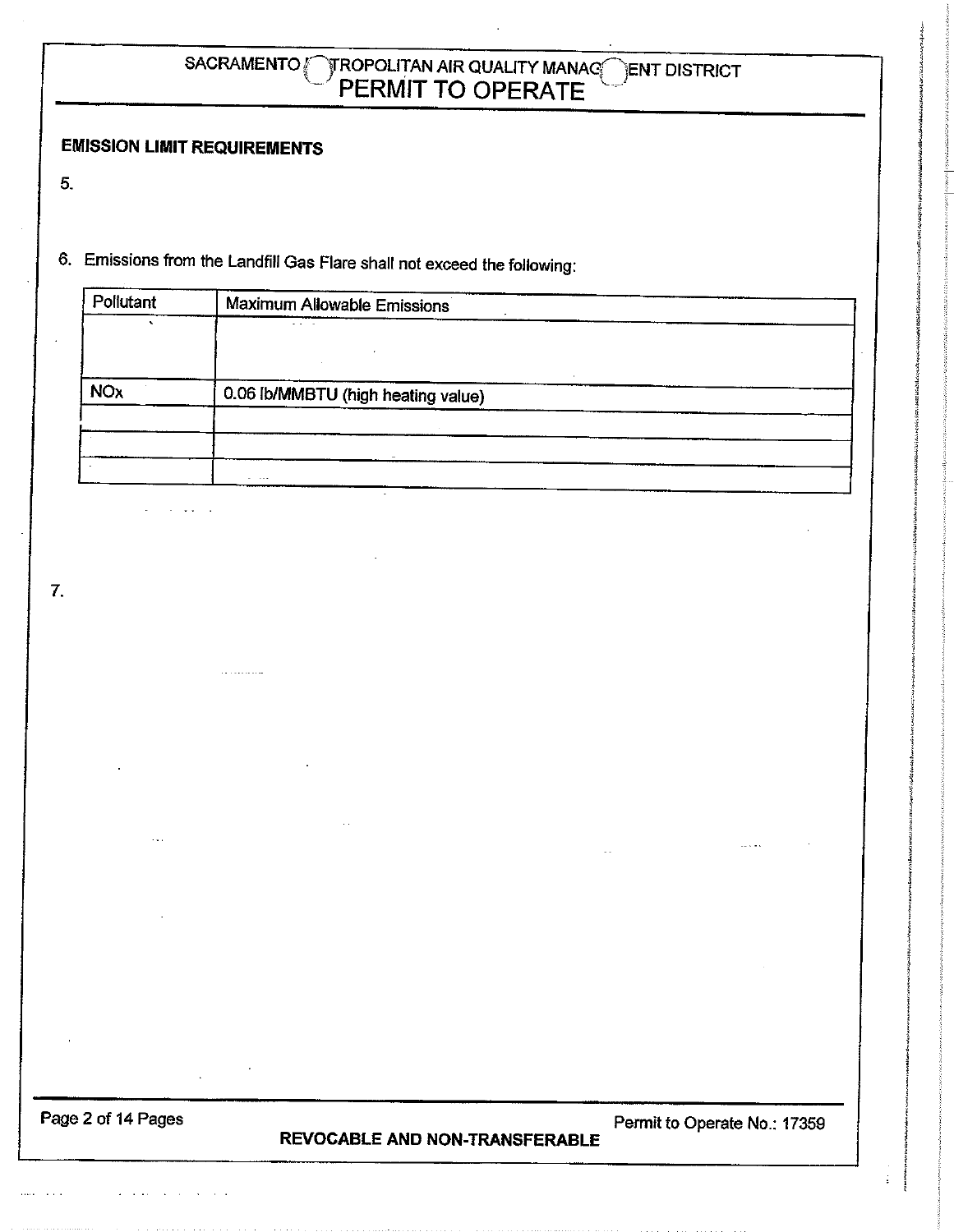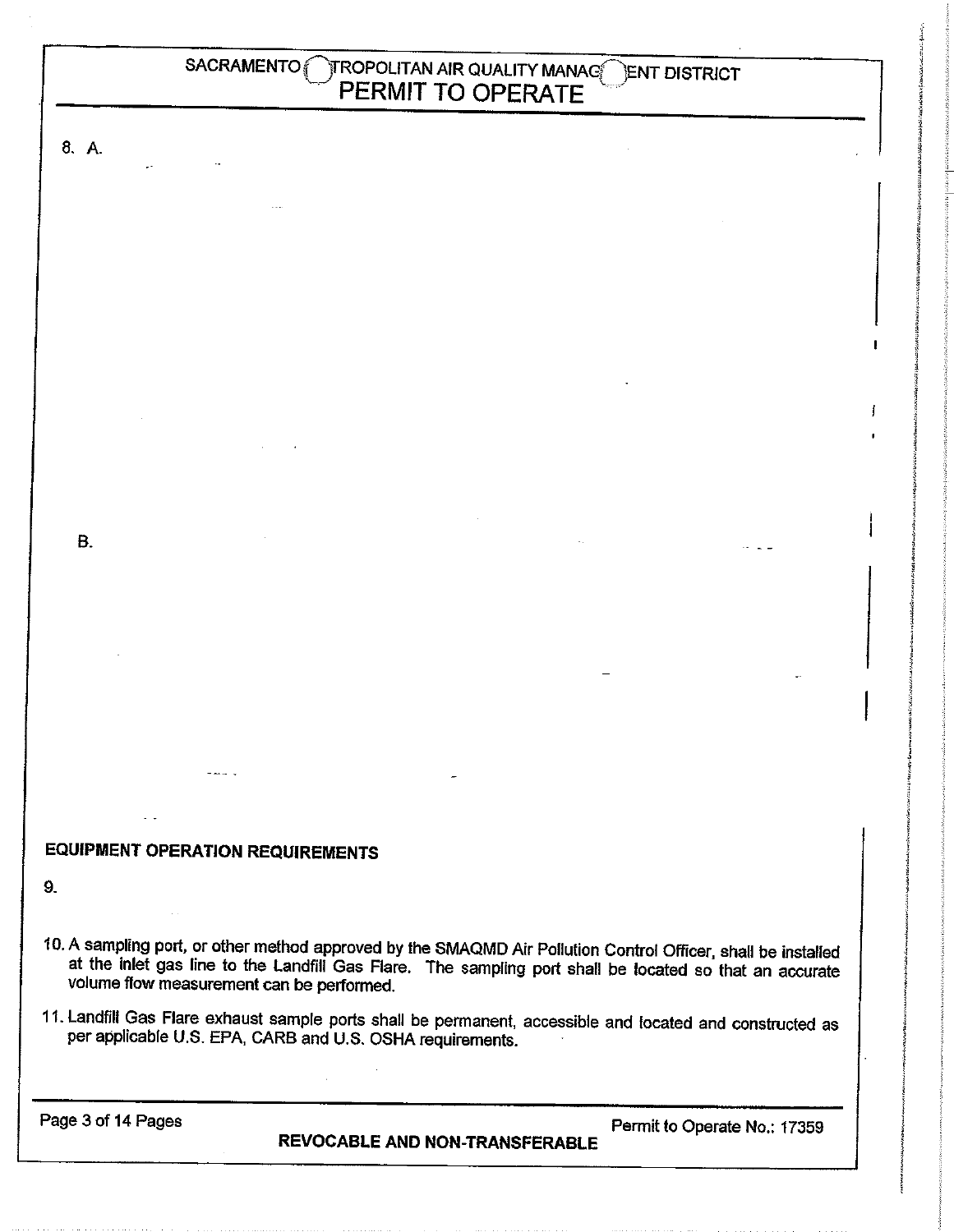| SACRAMENTO CEROPOLITAN AIR QUALITY MANAGE TENT DISTRICT |  |  |  |
|---------------------------------------------------------|--|--|--|
| 12.                                                     |  |  |  |
|                                                         |  |  |  |
|                                                         |  |  |  |
| 13.                                                     |  |  |  |
|                                                         |  |  |  |
|                                                         |  |  |  |
|                                                         |  |  |  |
| 14.                                                     |  |  |  |
|                                                         |  |  |  |
|                                                         |  |  |  |
| 15                                                      |  |  |  |
| RECORDKEEPING AND REPORTING REQUIREMENTS                |  |  |  |
| 16.                                                     |  |  |  |
|                                                         |  |  |  |
|                                                         |  |  |  |
|                                                         |  |  |  |
|                                                         |  |  |  |
|                                                         |  |  |  |
|                                                         |  |  |  |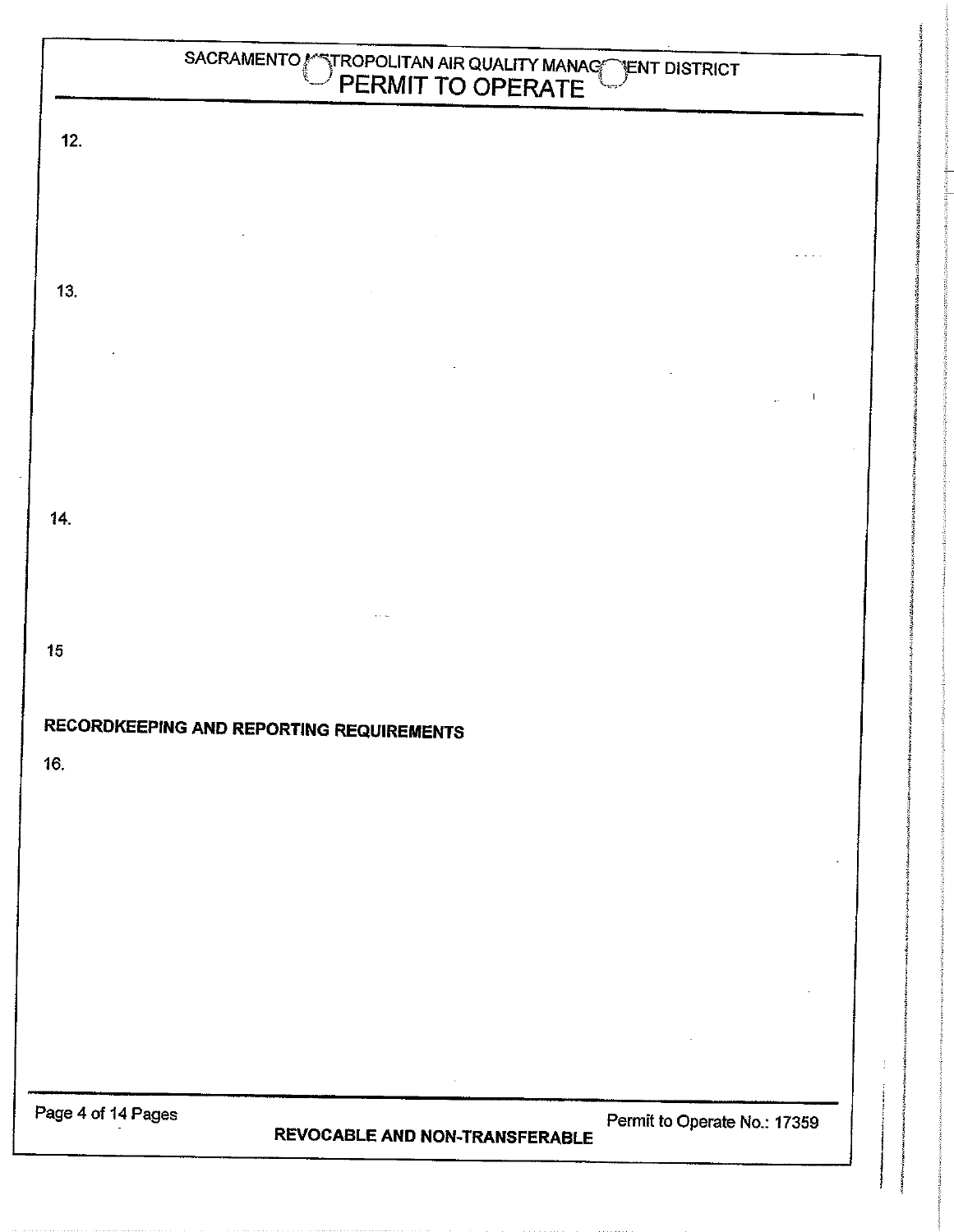|                    | SACRAMENTO <i>SACRAMENTO</i> <b>PERMIT TO OPERATE</b> |                                |                              |  |
|--------------------|-------------------------------------------------------|--------------------------------|------------------------------|--|
|                    |                                                       |                                |                              |  |
|                    |                                                       |                                |                              |  |
|                    |                                                       |                                |                              |  |
|                    |                                                       |                                |                              |  |
|                    |                                                       |                                |                              |  |
|                    |                                                       |                                |                              |  |
|                    |                                                       |                                |                              |  |
|                    |                                                       |                                |                              |  |
|                    |                                                       |                                |                              |  |
|                    |                                                       |                                |                              |  |
| 17.                |                                                       |                                |                              |  |
|                    |                                                       |                                |                              |  |
|                    |                                                       |                                |                              |  |
|                    |                                                       |                                |                              |  |
|                    |                                                       |                                |                              |  |
| 18.                |                                                       |                                |                              |  |
| 19.                |                                                       |                                |                              |  |
|                    |                                                       |                                |                              |  |
|                    |                                                       |                                |                              |  |
|                    |                                                       |                                |                              |  |
|                    |                                                       |                                |                              |  |
|                    |                                                       |                                |                              |  |
| Page 5 of 14 Pages |                                                       | REVOCABLE AND NON-TRANSFERABLE | Permit to Operate No.: 17359 |  |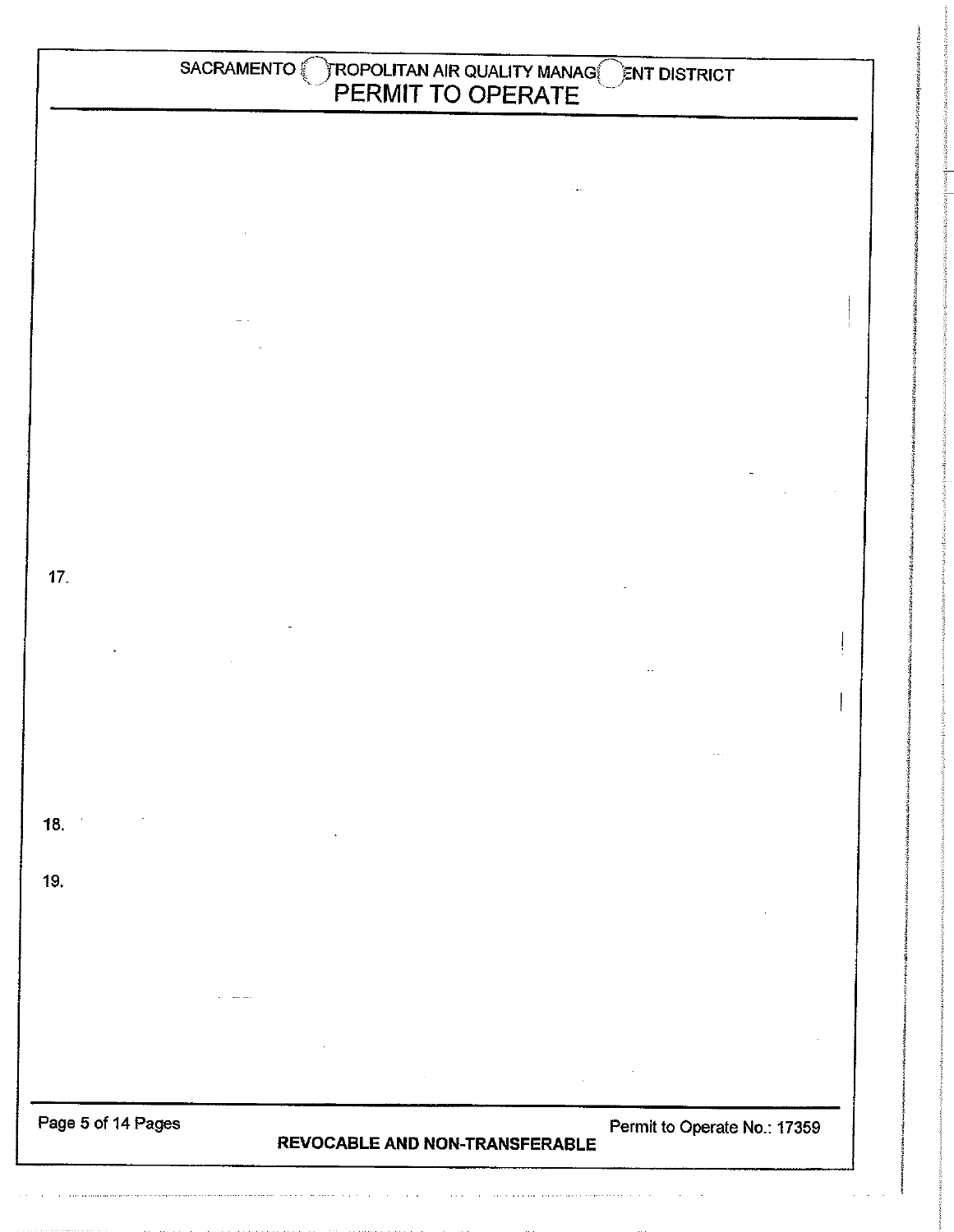### SACRAMENTO TROPOLITAN AIR QUALITY MANAG **ENT DISTRICT**

 $20.$ .

**The** 

files shall be retained for at least 5 years following the date of each occurrence, measurement, maintenance, corrective action, report or record. At a minimum, the most recent 2 years of data shall be retained on site. The remaining 3 years of data may be retained off site. Such files may be maintained on microfilm, on a computer, on computer floppy disks, on magnetic tape disks or on microfiche.

| Frequency          | Information to be recorded                                                                      |
|--------------------|-------------------------------------------------------------------------------------------------|
| At all times       |                                                                                                 |
|                    | C. All required maintenance performed on the air pollution control and monitoring<br>equipment. |
|                    |                                                                                                 |
|                    |                                                                                                 |
|                    | the company's company's company's<br>$\sim$ $\sim$                                              |
|                    |                                                                                                 |
|                    |                                                                                                 |
| Page 6 of 14 Pages | Permit to Operate No.: 17359                                                                    |

**REVOCABLE AND NON-TRANSFERABLE**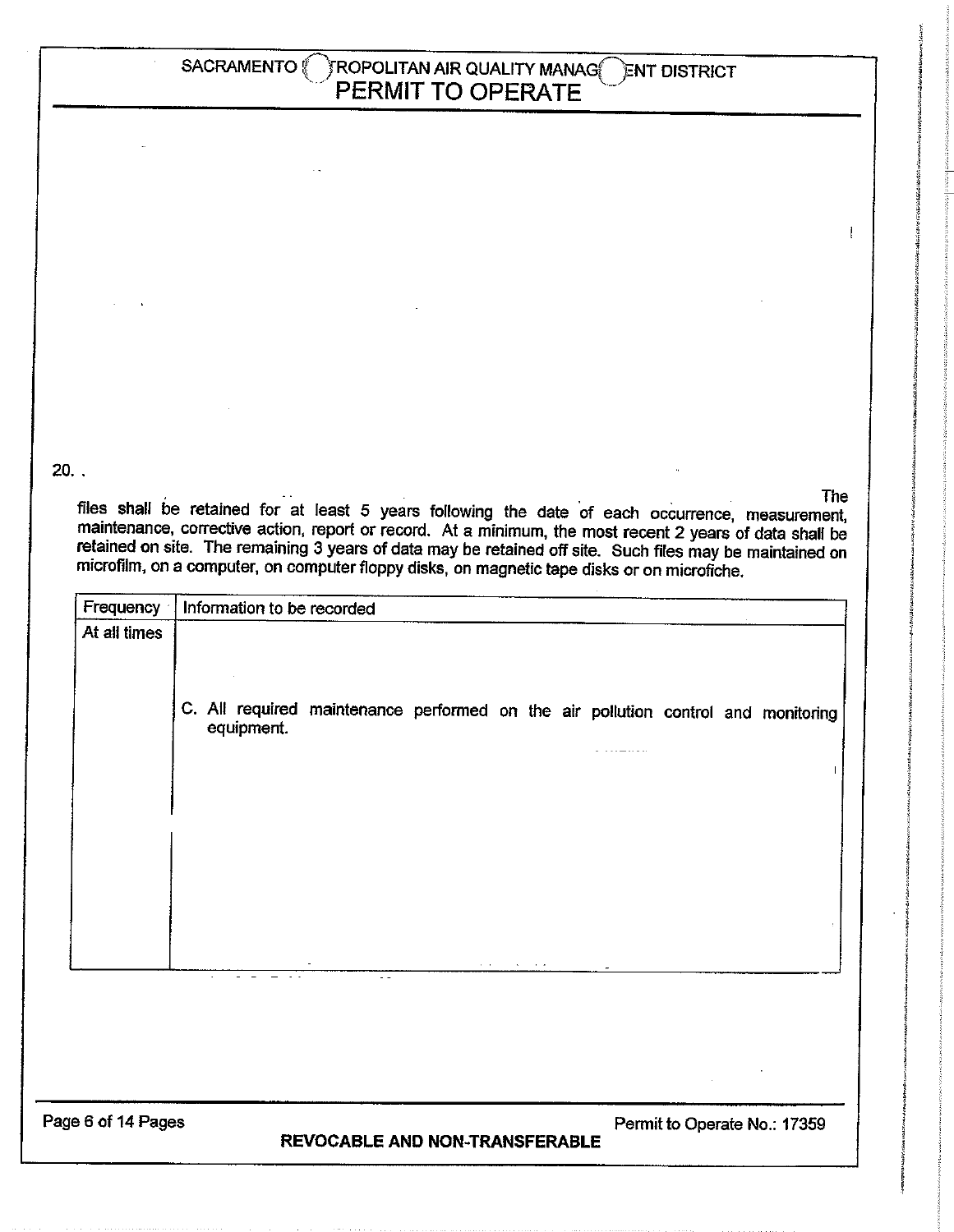# SACRAMENTO METROPOLITAN AIR QUALITY MANAGEMENT DISTRICT

 $\tilde{\mathbf{v}}$ 

 $\mathbb{R}^2$ 

## **EMISSION REDUCTION CREDIT (ERC) REQUIREMENTS**

 $21.$ 

22.

 $\frac{1}{2}$  and  $\frac{1}{2}$ 

Page 7 of 14 Pages

REVOCABLE AND NON-TRANSFERABLE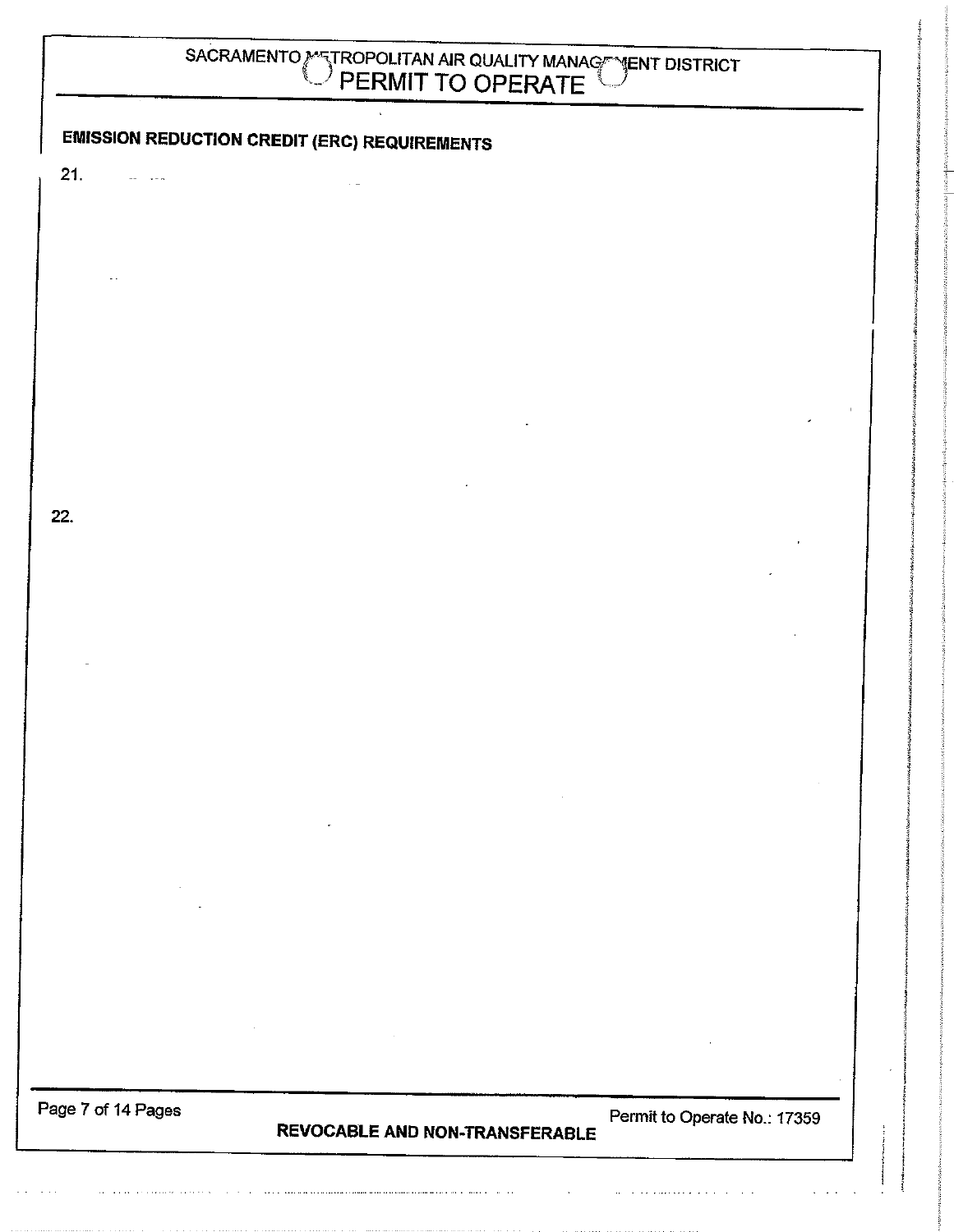|                    | SACRAMENTO <i>SACRAMENTO</i> ROPOLITAN AIR QUALITY MANAG SENT DISTRICT |                              |  |
|--------------------|------------------------------------------------------------------------|------------------------------|--|
| 23.                |                                                                        |                              |  |
|                    |                                                                        |                              |  |
|                    |                                                                        |                              |  |
|                    |                                                                        |                              |  |
|                    |                                                                        |                              |  |
|                    |                                                                        |                              |  |
|                    |                                                                        |                              |  |
|                    |                                                                        |                              |  |
| 24.                |                                                                        |                              |  |
|                    |                                                                        |                              |  |
|                    |                                                                        |                              |  |
|                    |                                                                        |                              |  |
|                    |                                                                        |                              |  |
|                    |                                                                        |                              |  |
|                    |                                                                        |                              |  |
|                    |                                                                        |                              |  |
|                    |                                                                        |                              |  |
|                    |                                                                        |                              |  |
|                    |                                                                        |                              |  |
|                    |                                                                        |                              |  |
|                    |                                                                        |                              |  |
|                    |                                                                        |                              |  |
|                    |                                                                        |                              |  |
| Page 8 of 14 Pages | REVOCABLE AND NON-TRANSFERABLE                                         | Permit to Operate No.: 17359 |  |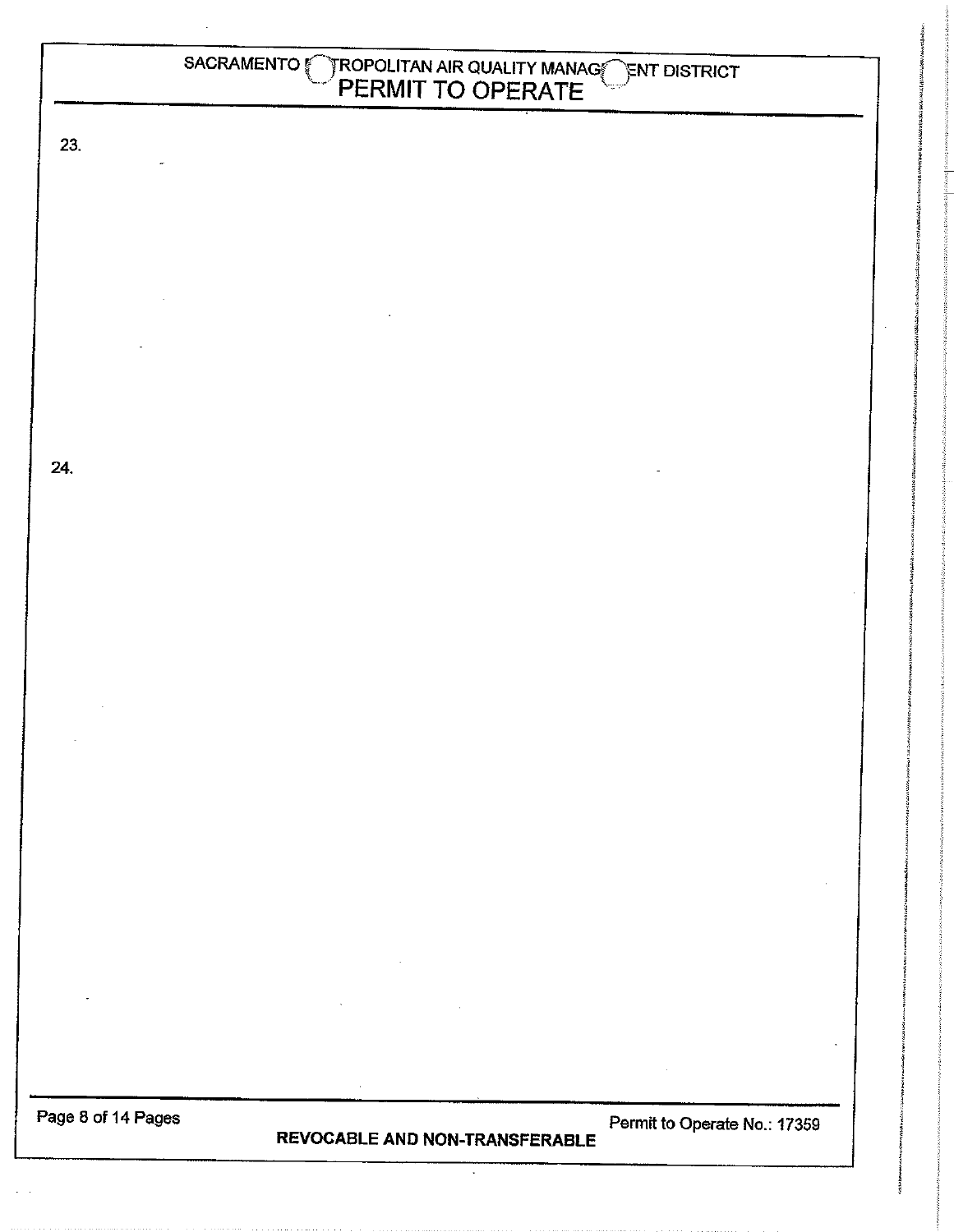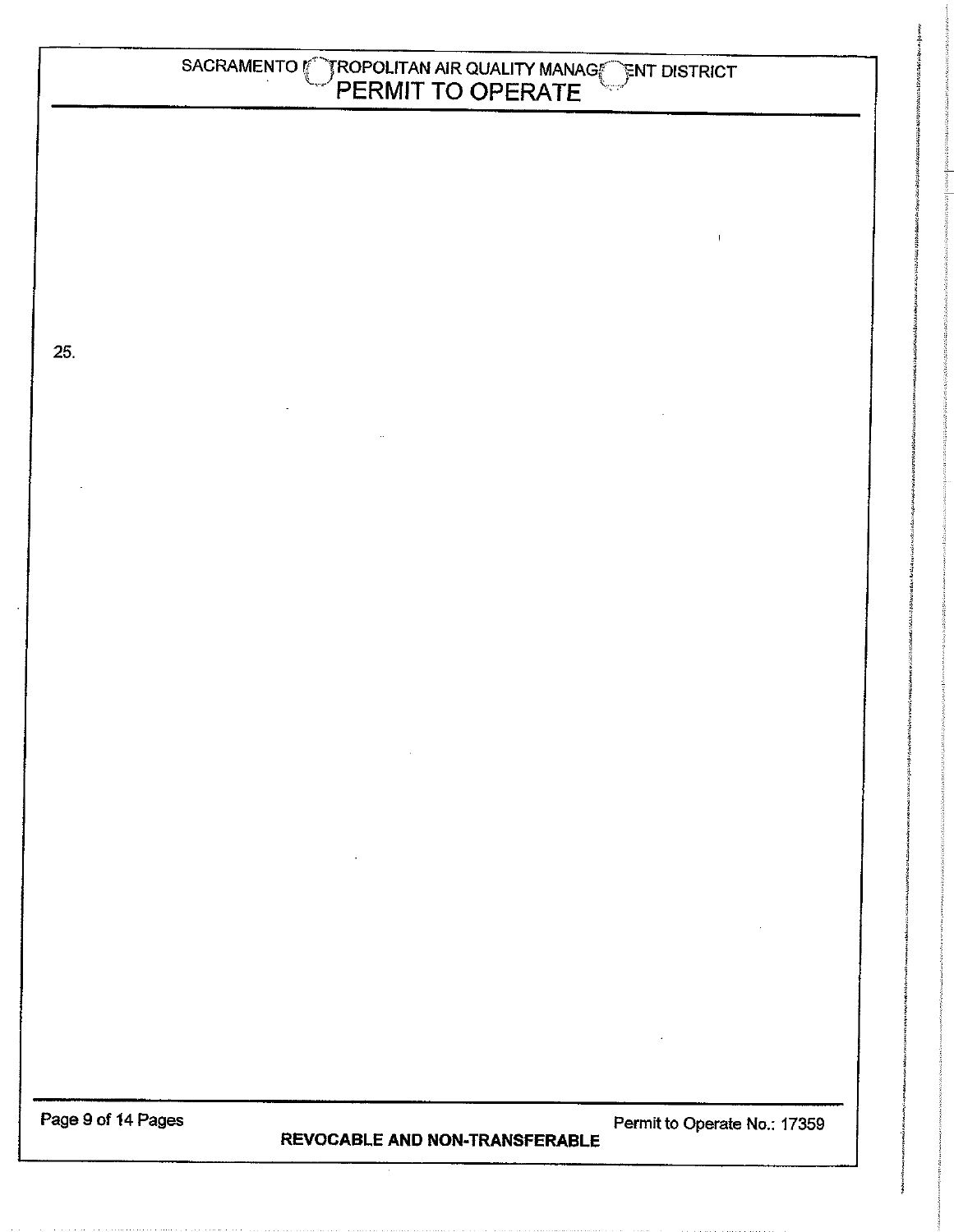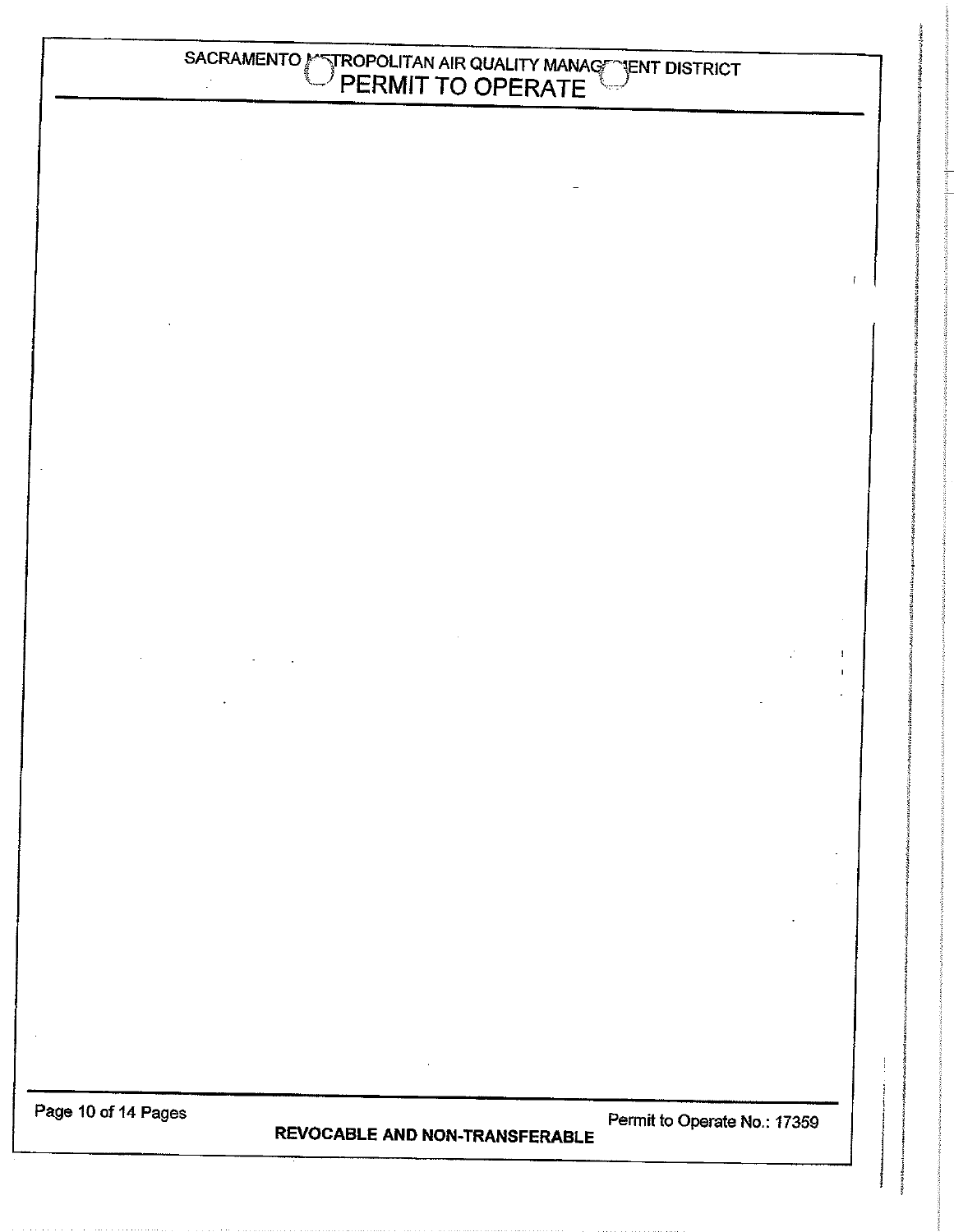|                     | SACRAMENTO <i>SACRAMENTO CTROPOLITAN AIR QUALITY MANAC</i> JENT DISTRICT |                                       |  |                              |  |
|---------------------|--------------------------------------------------------------------------|---------------------------------------|--|------------------------------|--|
| 26.                 |                                                                          |                                       |  |                              |  |
|                     |                                                                          |                                       |  |                              |  |
|                     |                                                                          |                                       |  |                              |  |
|                     |                                                                          |                                       |  |                              |  |
|                     |                                                                          |                                       |  |                              |  |
|                     |                                                                          |                                       |  |                              |  |
|                     |                                                                          |                                       |  |                              |  |
|                     |                                                                          |                                       |  |                              |  |
|                     |                                                                          |                                       |  |                              |  |
|                     |                                                                          |                                       |  |                              |  |
|                     |                                                                          |                                       |  |                              |  |
|                     |                                                                          |                                       |  |                              |  |
|                     |                                                                          |                                       |  |                              |  |
|                     |                                                                          |                                       |  |                              |  |
|                     |                                                                          |                                       |  |                              |  |
|                     | $\cdots$                                                                 |                                       |  |                              |  |
|                     |                                                                          |                                       |  |                              |  |
|                     |                                                                          |                                       |  |                              |  |
|                     |                                                                          |                                       |  |                              |  |
|                     |                                                                          |                                       |  |                              |  |
|                     |                                                                          |                                       |  |                              |  |
|                     |                                                                          |                                       |  |                              |  |
|                     |                                                                          |                                       |  |                              |  |
|                     |                                                                          |                                       |  |                              |  |
| Page 11 of 14 Pages |                                                                          |                                       |  | Permit to Operate No.: 17359 |  |
|                     |                                                                          | <b>REVOCABLE AND NON-TRANSFERABLE</b> |  |                              |  |

 $\frac{1}{2}$  , where  $\frac{1}{2}$  , and the contribution constraint mean of the contribution of the contribution of the contribution of the contribution of the contribution of the contribution of the contribution of the contrib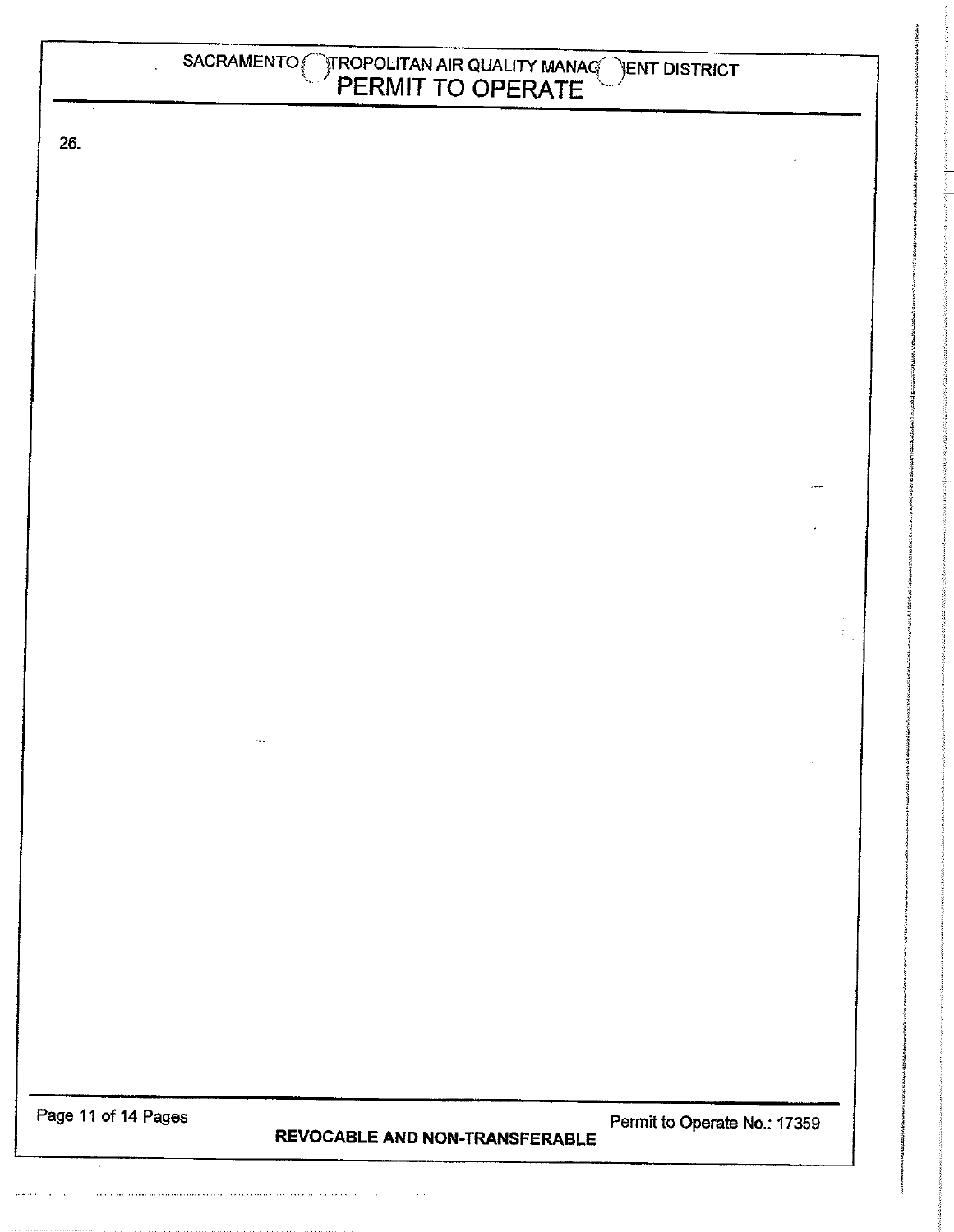#### SACRAMENTO **TROPOLITAN AIR QUALITY MANAG NENT DISTRICT** PERMIT TO OPERATE

### **EMISSION TESTING REQUIREMENTS**

27. An emission test shall be conducted each calendar year to demonstrate compliance with Condition Nos.  $6.$ 

- A. Submit a source test plan to the SMAQMD Air Pollution Control Officer for approval at least 30 days before the source test is to be performed.
- B. Notify the SMAQMD Air Pollution Control Officer at least 7 days prior to the source test date.
- C. Submit the source test report to the SMAQMD Air Pollution Control Officer within 60 days from the completion of the source test.
- D. The source test shall be conducted at the exhaust of the landfill gas flare (except for hydrogen sulfide test which shall use the inlet) and shall include a test for:  $1<sub>1</sub>$ 
	- 2. Nitrogen oxides, NOx

3.

 $4.$ 

5.

6.

 $\overline{7}$ .

E.

Page 12 of 14 Pages

REVOCABLE AND NON-TRANSFERABLE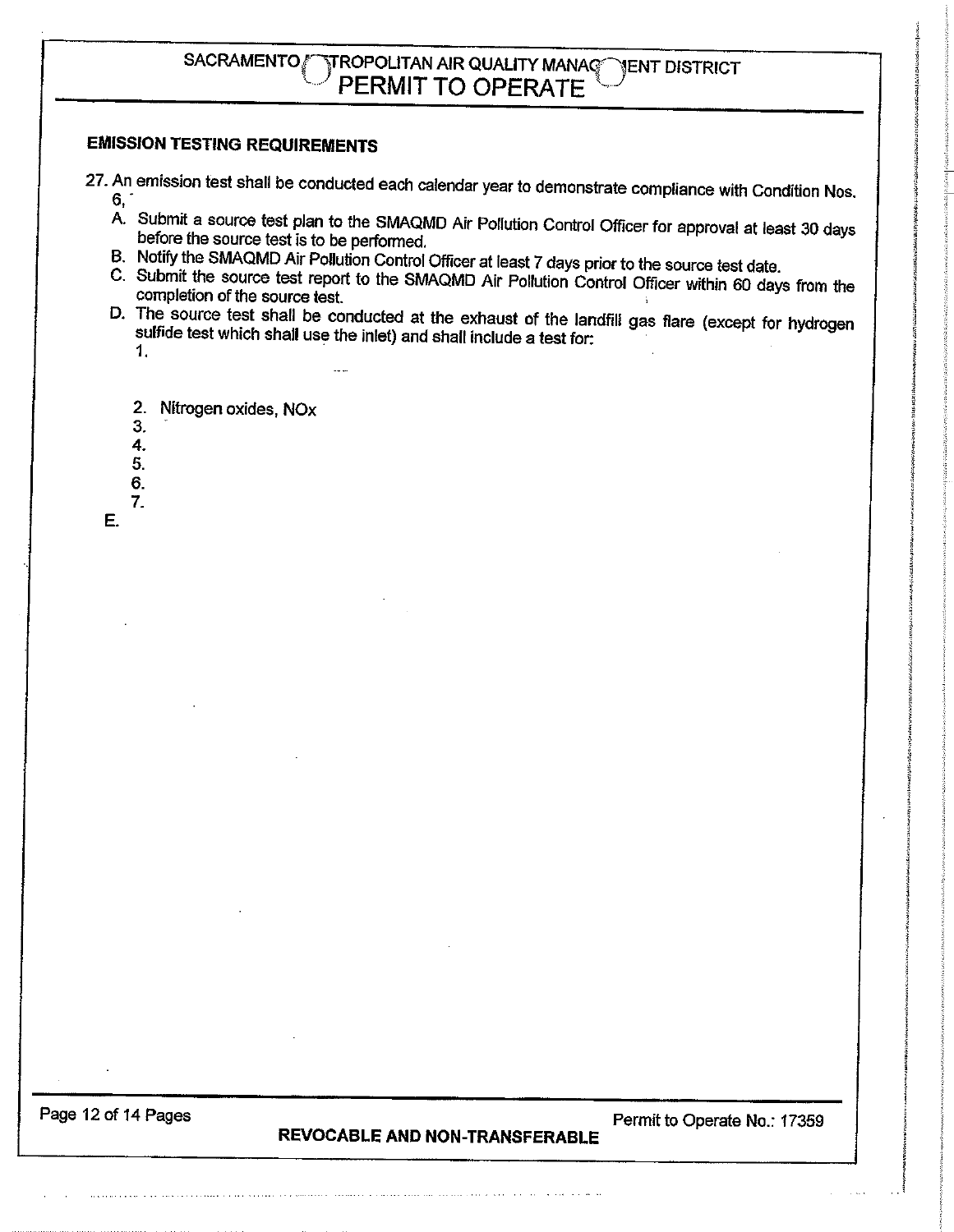## SACRAMENTO<sup>1</sup> TROPOLITAN AIR QUALITY MANAGO JENT DISTRICT<br>PERMIT TO OPERATE

Your application for this air quality Permit to Operate was evaluated for compliance with Sacramento<br>Metropolitan Air Quality Management District (SMAQMD), state and federal air quality rules.

Page 13 of 14 Pages

REVOCABLE AND NON-TRANSFERABLE